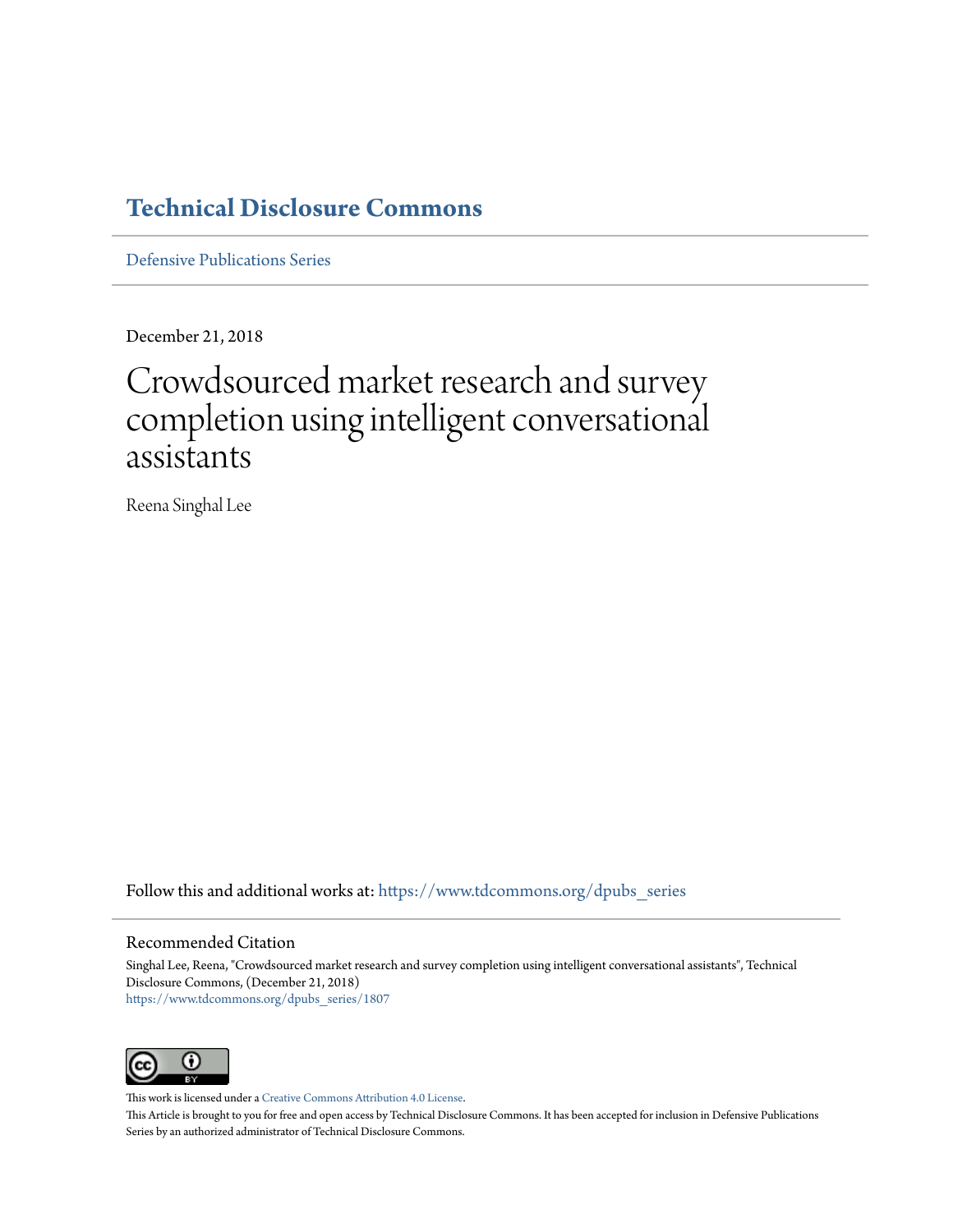### **Crowdsourced market research and survey completion using intelligent conversational assistants**

#### ABSTRACT

Insights into customer behavior are important for making business decisions. Yet current market research methods, e.g., surveys, multiple-choice questionnaires, etc., are long or complex, and have little or no incentive for customer participation. The quality and coverage of data that results from traditional surveys is sometimes found to be insufficient.

This disclosure leverages conversational assistants to conduct market research. At appropriate times, and with user permission, a conversational assistant asks a user questions relating to their everyday purchases, behaviors, or preferences. The questions may be longitudinal, audio-based, location-based, etc. For users that provide permission, user responses can be studied, without use of user-specific identifiers, via statistical techniques for qualitative responses, e.g., word clouds, common themes, sentiment analysis, etc. Per the techniques, qualitative questions that heretofore could only be assessed in small settings such as focus groups can be conducted at the scale of quantitative market research.

#### KEYWORDS

Market research; longitudinal survey; survey completion; crowdsourcing; smart speaker; conversational assistant; smart assistant; virtual assistant; word cloud; sentiment analysis; task completion

#### BACKGROUND

Human insights are often important for making business decisions. Yet current market research methods are long or complex, and often lead to poor quality data. Some examples of traditional methods to capture user insights include: hotels sending email surveys after a stay;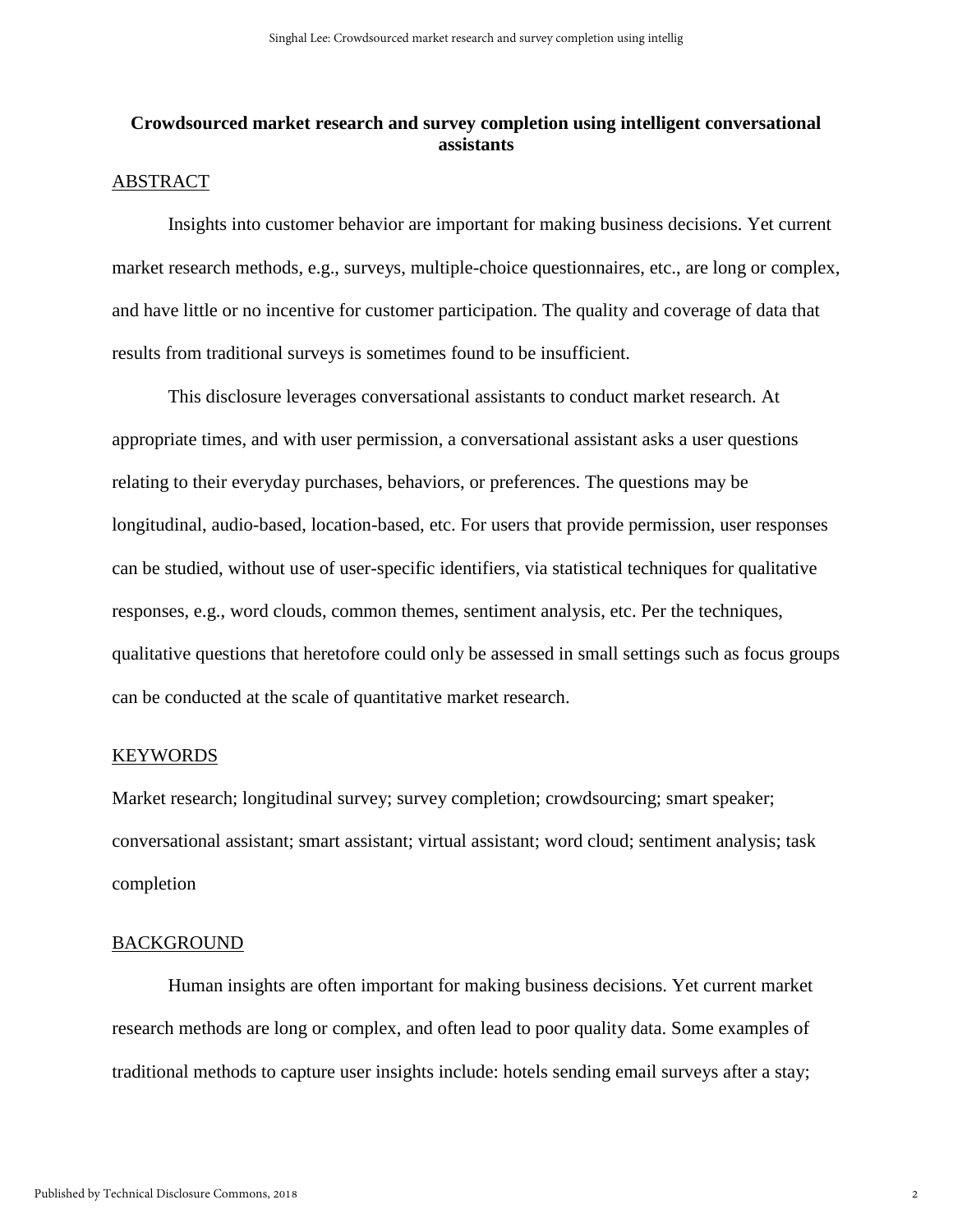retail stores including feedback surveys at the bottom of paper receipts after a purchase; data insight researchers sending multiple choice surveys in the mail; etc. The completion rate on such surveys can be low because of little or no incentive for participation. Some market research methods, such as the use of data insight researchers or focus groups, are expensive to conduct and to scale.

#### DESCRIPTION

This disclosure enables a conversational software assistant to collect fast, reliable, crowdsourced opinions for task completion through natural, conversational dialog. Per the techniques of this disclosure, smart voice platforms ask conversational questions ("Welcome home. How was your stay at the resort?") with user permission and at appropriate times of the day. The conversational question is a question that is formed to elicit a long-form qualitative response, rather than a quantitative yes or no response. Users can provide long-form answers by simply speaking them out. With user permission, responses, if any, are obtained with userspecific identifiers, anonymized, collated, and studied via statistical techniques for qualitative responses, e.g., word clouds, common themes, sentiment analysis, etc.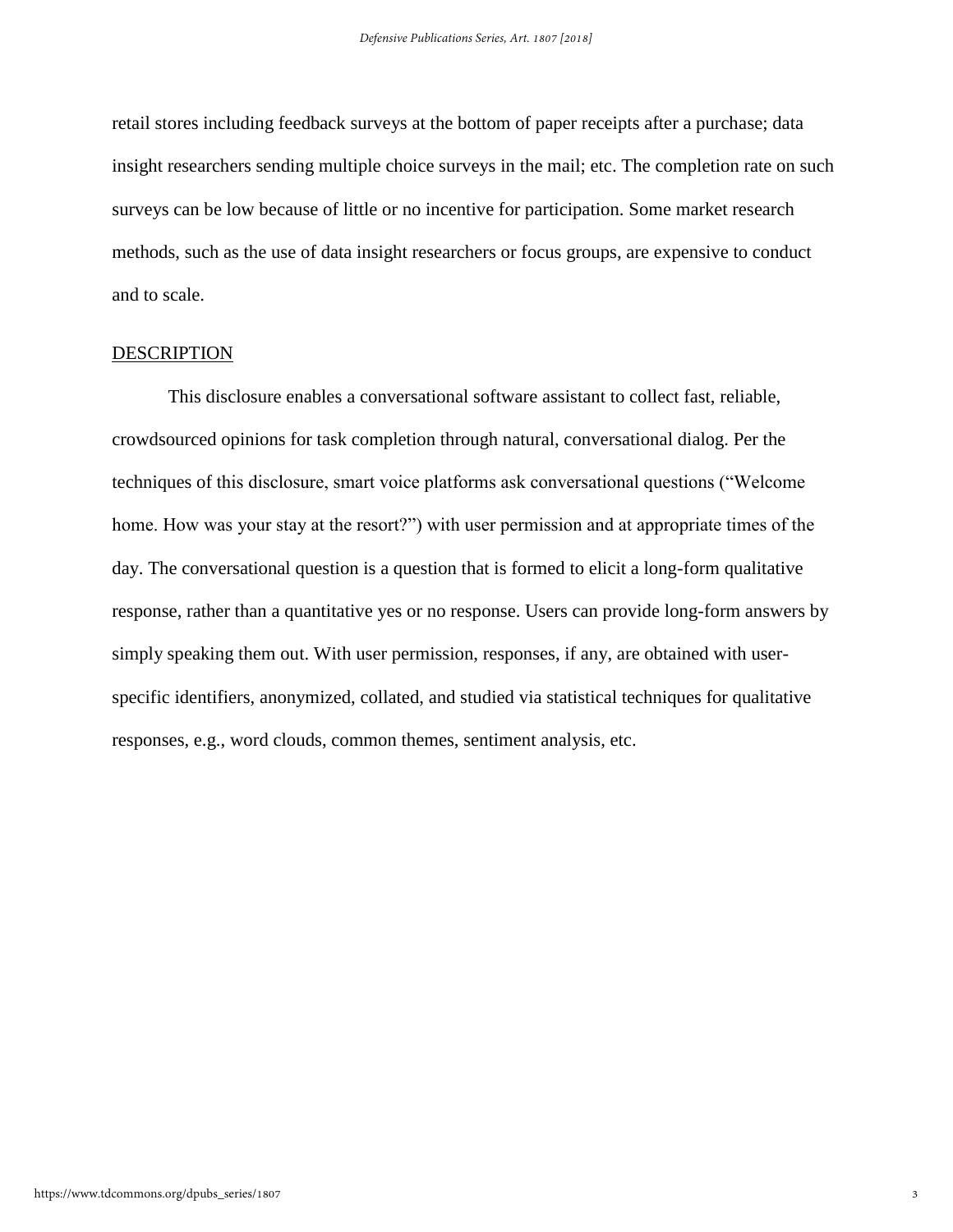

**Fig. 1: Survey completion using a conversational assistant**

Fig. 1 illustrates an example sequence of operations for survey completion using a conversational assistant, per techniques of this disclosure. With user permission, a smart assistant (104) asks a survey question (108) to a user (102). The smart assistant can be surfaced in a variety of ways, e.g., an eyes-free smart speaker that only accepts spoken input; a smart display screen for visual representation that accepts spoken, touch, or typed input; a mobile device that accepts voice or typed input and has a display screen; etc. The survey question or task is presented in a conversational manner, and includes text, images, audio, or video as needed. An advantage of offering tasks through the conversational assistant is the opportunity to collect conversational dialog when completing a task, which is significantly more natural and representative than typing a short snippet or answering a multiple choice question in a survey.

Types of tasks or surveys that could be offered by the conversational assistant include, for example:

Longitudinal surveys, e.g., questions that span user behavior across time. Examples of such types of questions are "what did you eat today?", "what did you watch today?",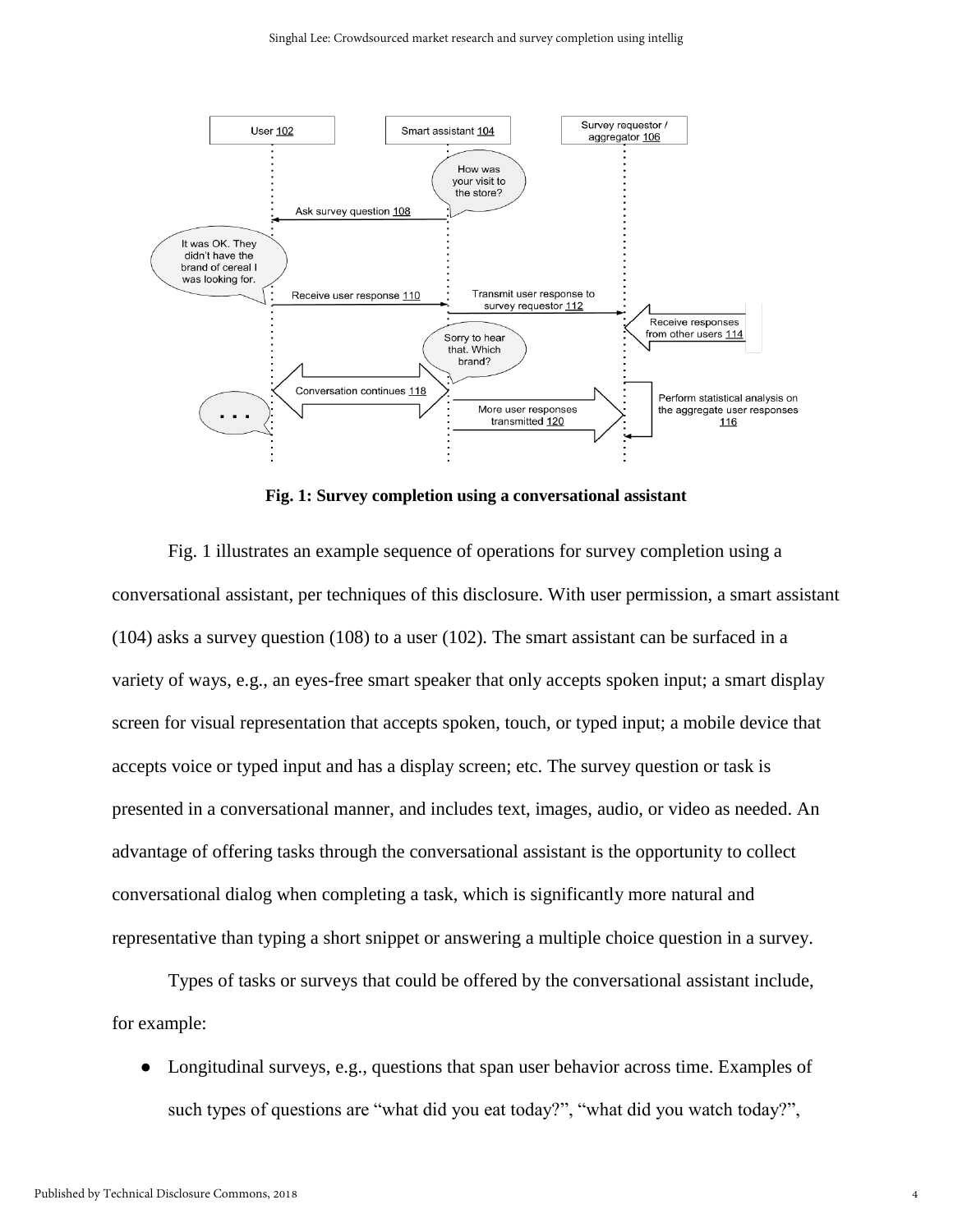"what brands did you use today?", etc. Longitudinal surveys are very valuable to businesses, but in their traditional mode of collection, e.g., getting users to log in to a website or app on a daily basis to give feedback, respondents are found to drop off before the survey period completion. The smart assistant, voice-platform mode of longitudinal surveys, per techniques of this disclosure, makes it possible to have conversation-style surveys daily, reduces friction, and increases the likelihood of respondents completing the survey.

- Audio-based surveys, e.g., "how does this song make you feel?", "during which Super Bowl advertisement do you remember hearing this song?", etc. Again, the conversational assistant technique of conducting audio-based surveys allows the user to listen to the audio in a more natural and frictionless way, such as through a speaker in their kitchen or living room. This ease of access is more likely to engage respondents than current techniques that obtain written responses from the user via a desktop application, website or app.
- Location-based surveys, e.g., "how was your visit to our store?", "what were you looking for?", "did you find what you needed?", etc. Location-based surveys are based on current or recent location history, where user location history information is used with permission. Location-based surveys are provided at times that are appropriate for the user, e.g., while in the store, just after they have returned from a store, at the end of the day, while driving back, etc.

The user response, if any, is received by the conversational assistant (110). The user responds simply by speaking, e.g., in a free-form manner. With user permission, the conversational assistant transmits user response (112) to the survey requestor or aggregator (106). The survey

5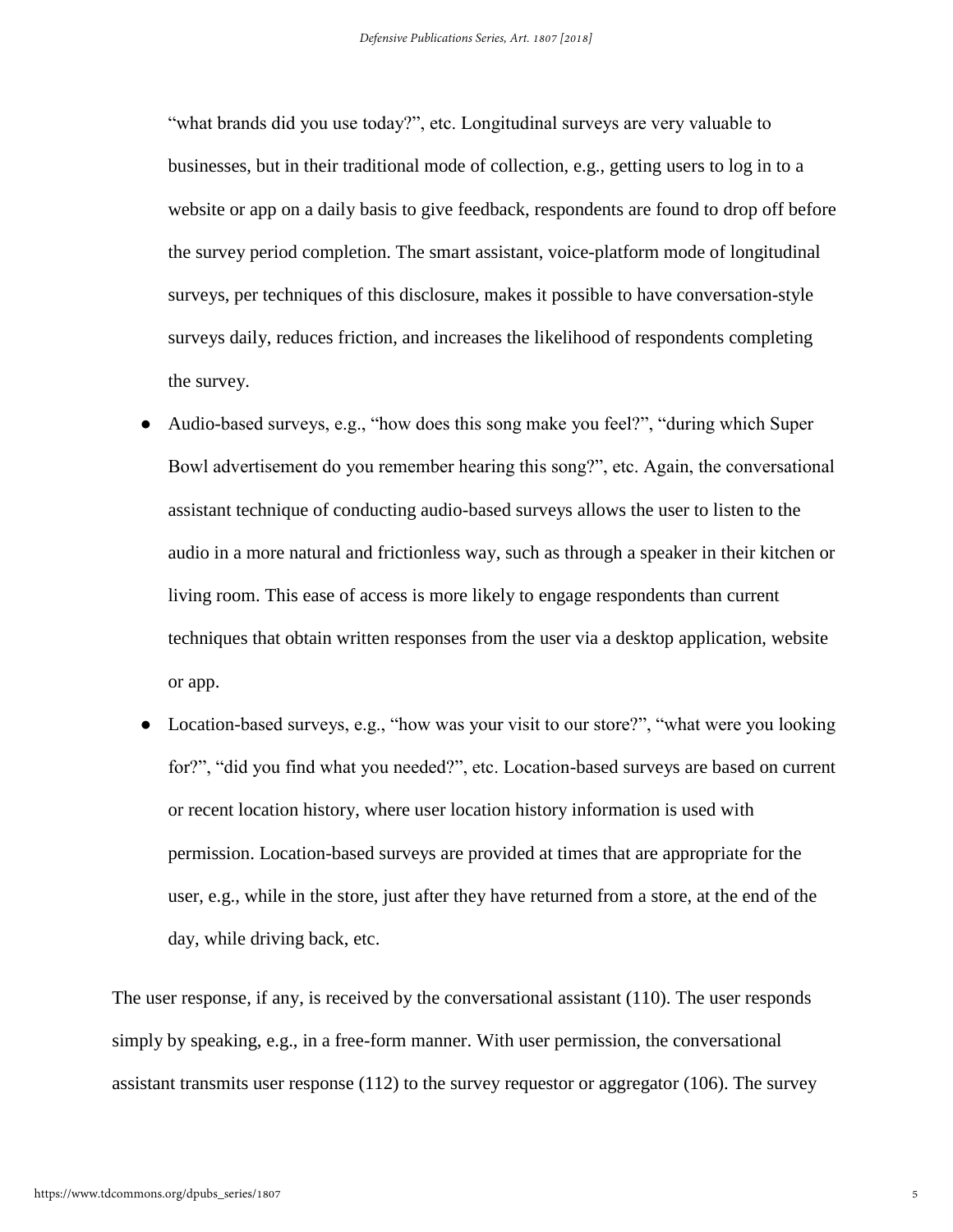requestor continually receives responses to survey questions from various respondents (114). The survey requestor performs statistical analysis on the received responses. The statistical techniques employed are appropriate to the qualitative nature of the responses, e.g., word clouds, commonly spoken words or answers, tagging, sentiment analysis, theme-finding, trends or pattern detection, etc. Machine learning can be applied to analyze the survey responses.

The conversation between the smart assistant and the user continues (118), as does transmittal of responses to the survey aggregator (120).

The techniques of this disclosure bring qualitative research to the scale of quantitative research. Qualitative research, which heretofore was possible only in small settings, e.g., focus groups, one-on-one conversations, etc., can now be conducted over much larger populations. The techniques mimic a focus group, except at very large scale.

The techniques connect task or survey requestors, e.g., researchers, enterprises, brands, or any individual, with a representative sample of willing respondents. The connection between survey requestors and respondents can be made, e.g., on a web platform or mobile app. The conversational assistant can incentivize users to respond to survey questions by providing rewards for responses in aggregate. For example, a single store, e.g., online store, can provide a credit for each survey response submitted. Alternatively, or in addition, incentives relevant to the task can be provided, e.g., a coupon or discount to a store visited by the user.

Machine learning models are bootstrapped and trained with a large amount of previously obtained data. Such data collection is often a manual process. An additional benefit of the assistant-respondent conversations, per techniques of this disclosure, is the generation of a large corpus of speech utterances, which, if permitted by the respondents, can be used to train and test speech recognition models. Similarly, large numbers of image samples with tagged metadata are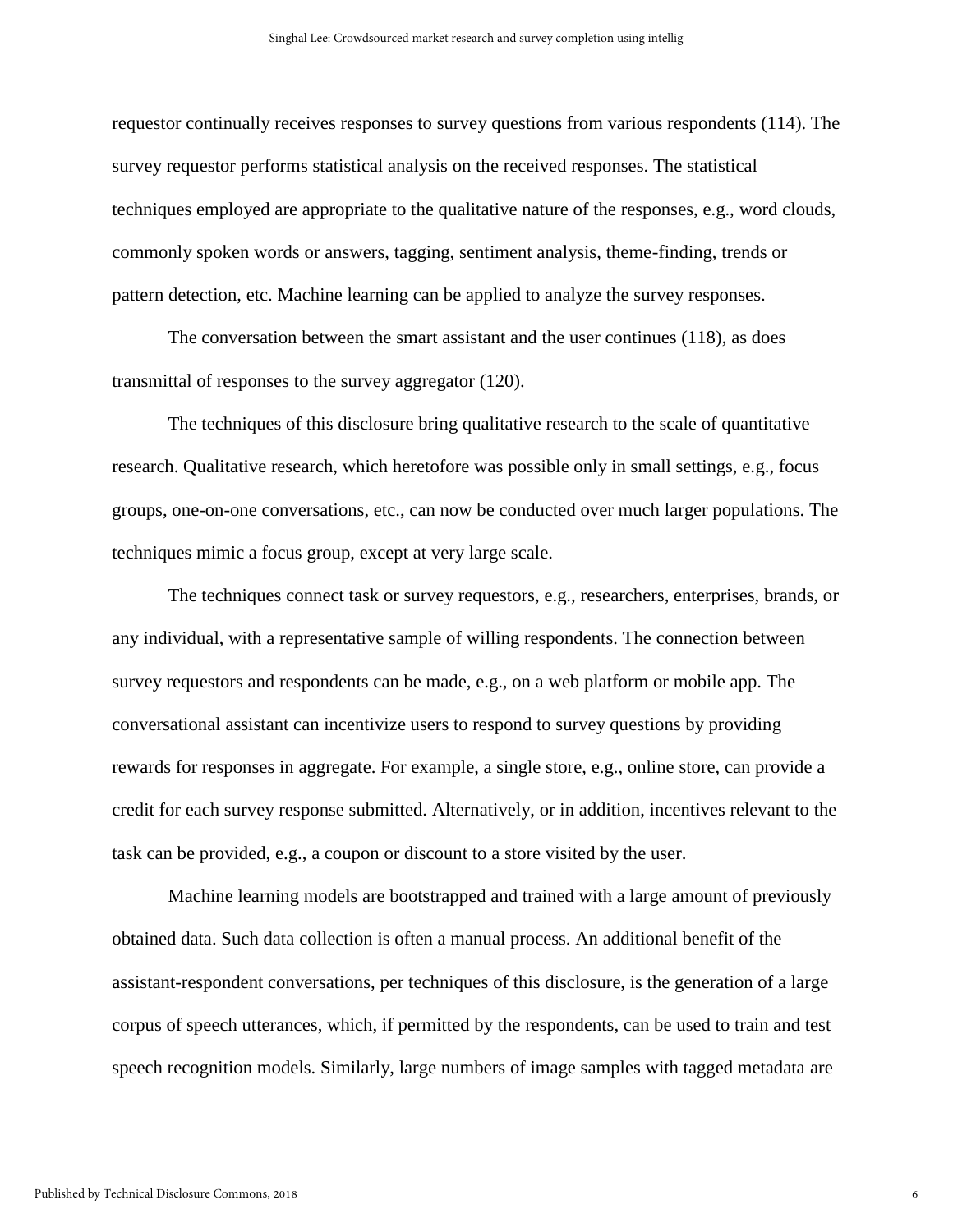used to train and test image recognition models. Collecting such large numbers of data samples is traditionally expensive and time consuming and can be done inexpensively per the techniques herein.

The growing adoption of conversational assistants provided as hardware, e.g., smart speakers, home appliances, etc., or software, e.g., on a smartphone, wearable device, etc. offers a fast, reliable, crowdsourced, and naturally conversational medium for businesses or brands to conduct market research, and for customers or respondents to complete tasks such as surveys or data annotation.

Further to the descriptions above, a user may be provided with controls allowing the user to make an election as to both if and when systems, programs or features described herein may enable collection of user information (e.g., information about a user's social network, social actions or activities, profession, a user's preferences, or a user's current location), and if the user is sent content or communications from a server. In addition, certain data may be treated in one or more ways before it is stored or used, so that personally identifiable information is removed. For example, a user's identity may be treated so that no personally identifiable information can be determined for the user, or a user's geographic location may be generalized where location information is obtained (such as to a city, ZIP code, or state level), so that a particular location of a user cannot be determined. Thus, the user may have control over what information is collected about the user, how that information is used, and what information is provided to the user.

#### **CONCLUSION**

This disclosure leverages conversational assistants to conduct market research or other data collection tasks. At appropriate times, and with user permission, a conversational assistant asks a user various questions, such as relating to their everyday purchases or behaviors. The

7